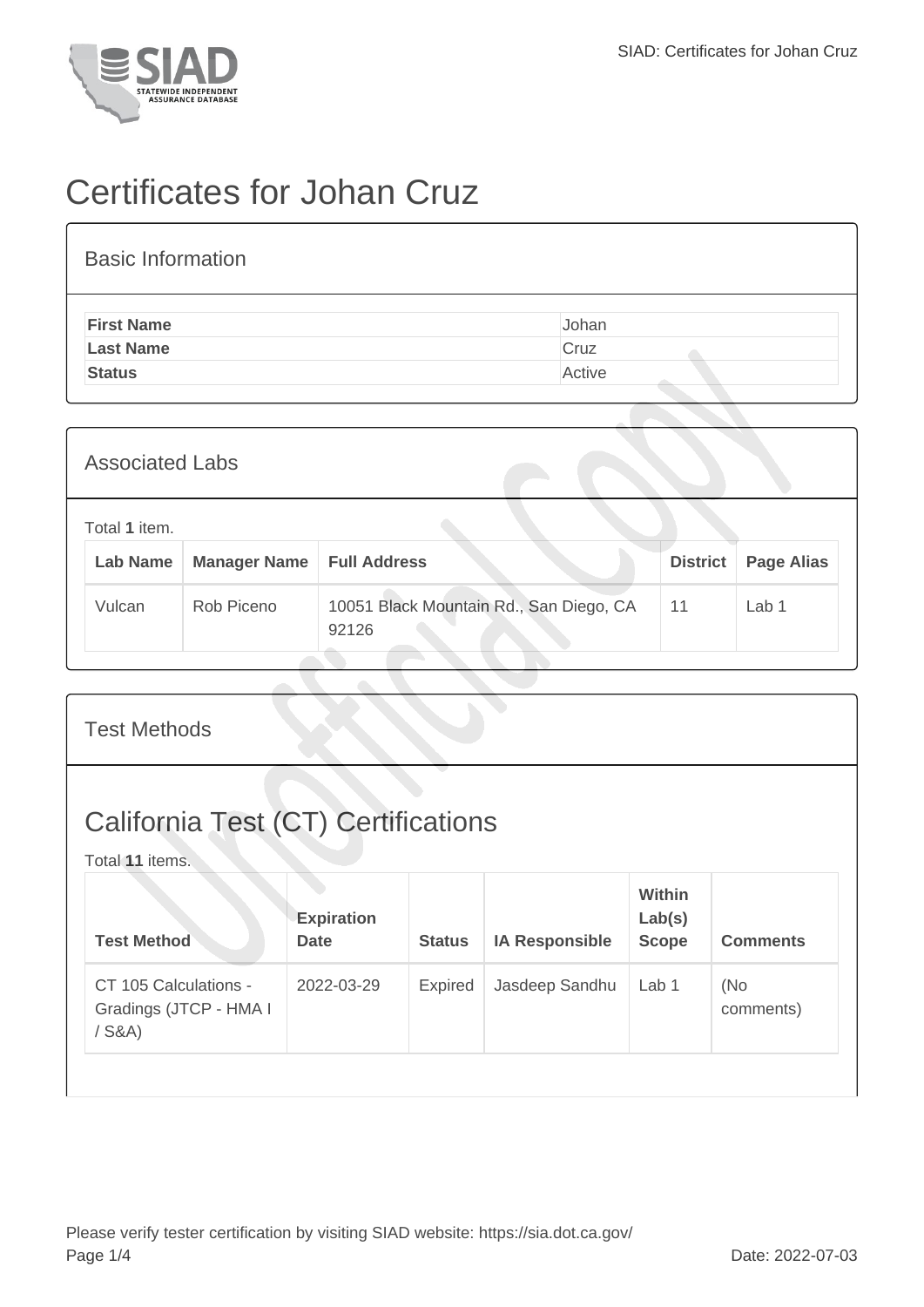

| <b>Test Method</b>                                                                   | <b>Expiration</b><br><b>Date</b> | <b>Status</b>  | <b>IA Responsible</b>                | Within<br>Lab(s)<br><b>Scope</b> | <b>Comments</b>  |
|--------------------------------------------------------------------------------------|----------------------------------|----------------|--------------------------------------|----------------------------------|------------------|
| CT 125 AGG Sampling -<br><b>AGGREGATES (JTCP -</b><br><b>HMA I / S&amp;A)</b>        | 2022-03-29                       | Expired        | Jasdeep Sandhu                       | Lab <sub>1</sub>                 | (No<br>comments) |
| CT 125 HMA Sampling -<br>HMA (JTCP - HMA I)                                          | 2022-03-29                       | Expired        | Jasdeep Sandhu                       | Lab <sub>1</sub>                 | (No<br>comments) |
| CT 201 Sample<br>Preparation - Soil and<br>Aggregates (JTCP -<br><b>S&amp;A)</b>     | 2021-11-02                       | Expired        | <b>Biplab</b><br><b>Bhattacharya</b> | Lab <sub>1</sub>                 | (No<br>comments) |
| CT 202 Sieve analysis -<br>Fine and Coarse<br>Aggregates (JTCP -<br><b>S&amp;A</b> ) | 2021-11-02                       | Expired        | <b>Biplab</b><br>Bhattacharya        | Lab <sub>1</sub>                 | (No<br>comments) |
| CT 205 Percent Crushed<br>Particles (JTCP - S&A)                                     | 2021-11-02                       | Expired        | <b>Biplab</b><br>Bhattacharya        | Lab 1                            | (No<br>comments) |
| CT 216 Relative<br>Compaction - Soils and<br>Aggregates (JTCP -<br><b>S&amp;A</b> )  | 2021-11-02                       | <b>Expired</b> | <b>Biplab</b><br>Bhattacharya        | (No lab)                         | (No<br>comments) |
| CT 217 Sand Equivalent<br>$(JTCP - S&A)$                                             | 2021-11-02                       | Expired        | <b>Biplab</b><br>Bhattacharya        | Lab <sub>1</sub>                 | (No<br>comments) |
| CT 226 Moisture Content<br>- Soils and Aggregates<br>$(JTCP - S&A)$                  | 2021-11-02                       | Expired        | <b>Biplab</b><br>Bhattacharya        | Lab <sub>1</sub>                 | (No<br>comments) |
| CT 227 Cleanness Value<br>$(JTCP - S&A)$                                             | 2021-11-02                       | Expired        | <b>Biplab</b><br>Bhattacharya        | Lab 1                            | (No<br>comments) |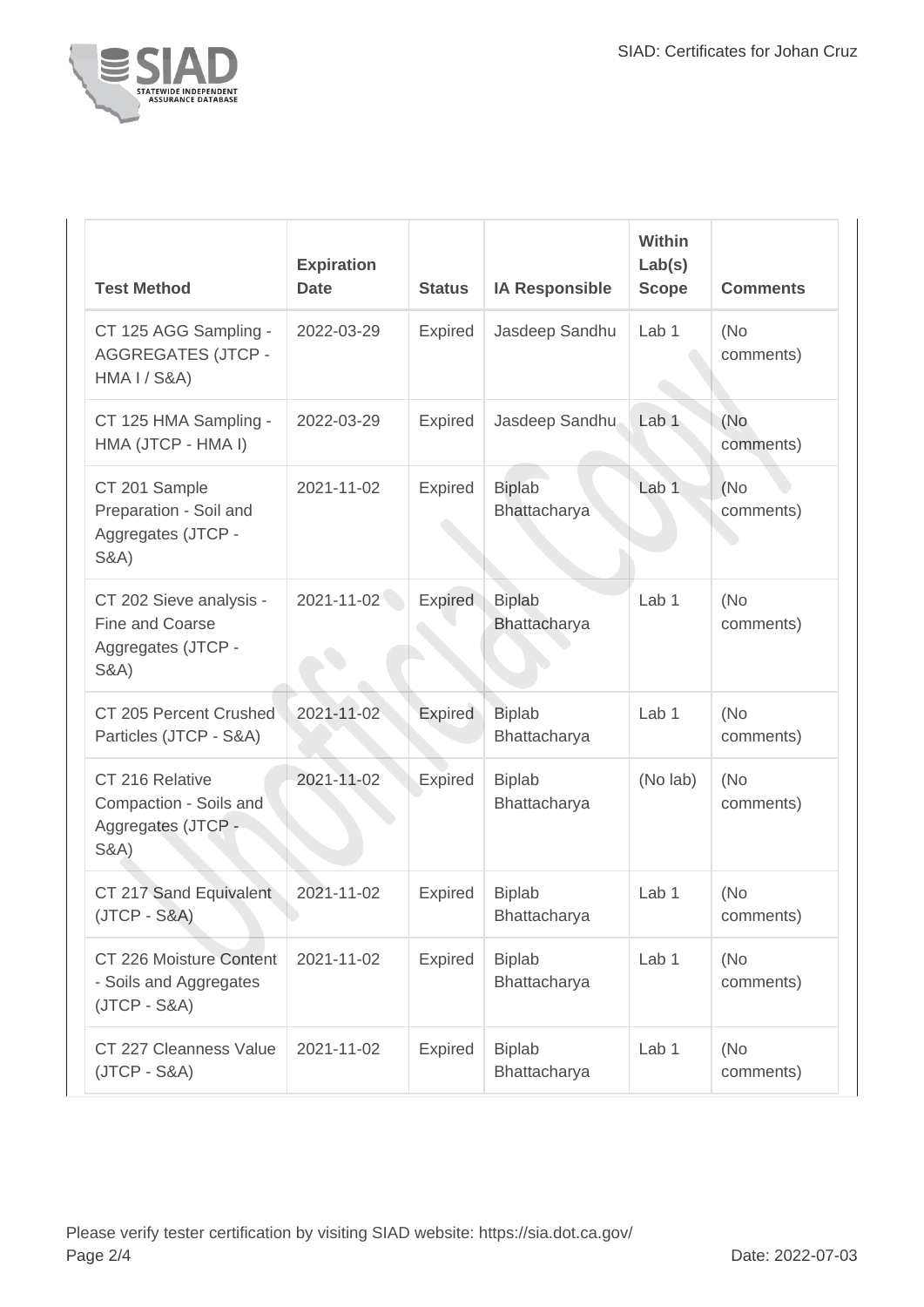

| <b>Test Method</b>                 | <b>Expiration</b><br><b>Date</b> | <b>Status</b>  | <b>IA Responsible</b>         | Within<br>Lab(s)<br><b>Scope</b> | <b>Comments</b>  |
|------------------------------------|----------------------------------|----------------|-------------------------------|----------------------------------|------------------|
| CT 229 Durability (JTCP<br>$-S&A)$ | 2021-11-02                       | <b>Expired</b> | <b>Biplab</b><br>Bhattacharya | Lab 1                            | (No<br>comments) |

## AASHTO/ASTM Proficiencies

Total **13** items.

| <b>Test Method</b>                                                                    | <b>Expiration</b><br><b>Date</b> | <b>Status</b>  | <b>IA Responsible</b>  | <b>Within</b><br>Lab(s)<br><b>Scope</b> | <b>Comments</b>   |
|---------------------------------------------------------------------------------------|----------------------------------|----------------|------------------------|-----------------------------------------|-------------------|
| <b>AASHTO T11 Sieve</b><br>Analysis (Washing) -<br>Fine Aggregates (JTCP<br>$-HMA I$  | 2022-03-29                       | <b>Expired</b> | Jasdeep Sandhu         | Lab <sub>1</sub>                        | (No)<br>comments) |
| <b>AASHTO T27 Sieve</b><br>Analysis - Fine and<br>Coarse Aggregates<br>(JTCP - HMA I) | 2022-03-29                       | <b>Expired</b> | Jasdeep Sandhu         | Lab <sub>1</sub>                        | (No)<br>comments) |
| <b>AASHTO R47 Reducing</b><br>Samples of HMA (JTCP<br>$-HMA I)$                       | 2022-03-29                       | <b>Expired</b> | Jasdeep Sandhu         | (No lab)                                | (No)<br>comments) |
| <b>AASHTO R76 Reducing</b><br>Samples of Agg (JTCP<br>$-HMA I$                        | 2022-03-29                       | <b>Expired</b> | Jasdeep Sandhu         | (No lab)                                | (No)<br>comments) |
| <b>AASHTO T166 Bulk</b><br>SpG of Compacted<br>HMA - SSD (JTCP -<br>HMA II)           | 2021-10-18                       | <b>Expired</b> | <b>Richard Hibbard</b> | (No lab)                                | (No)<br>comments) |